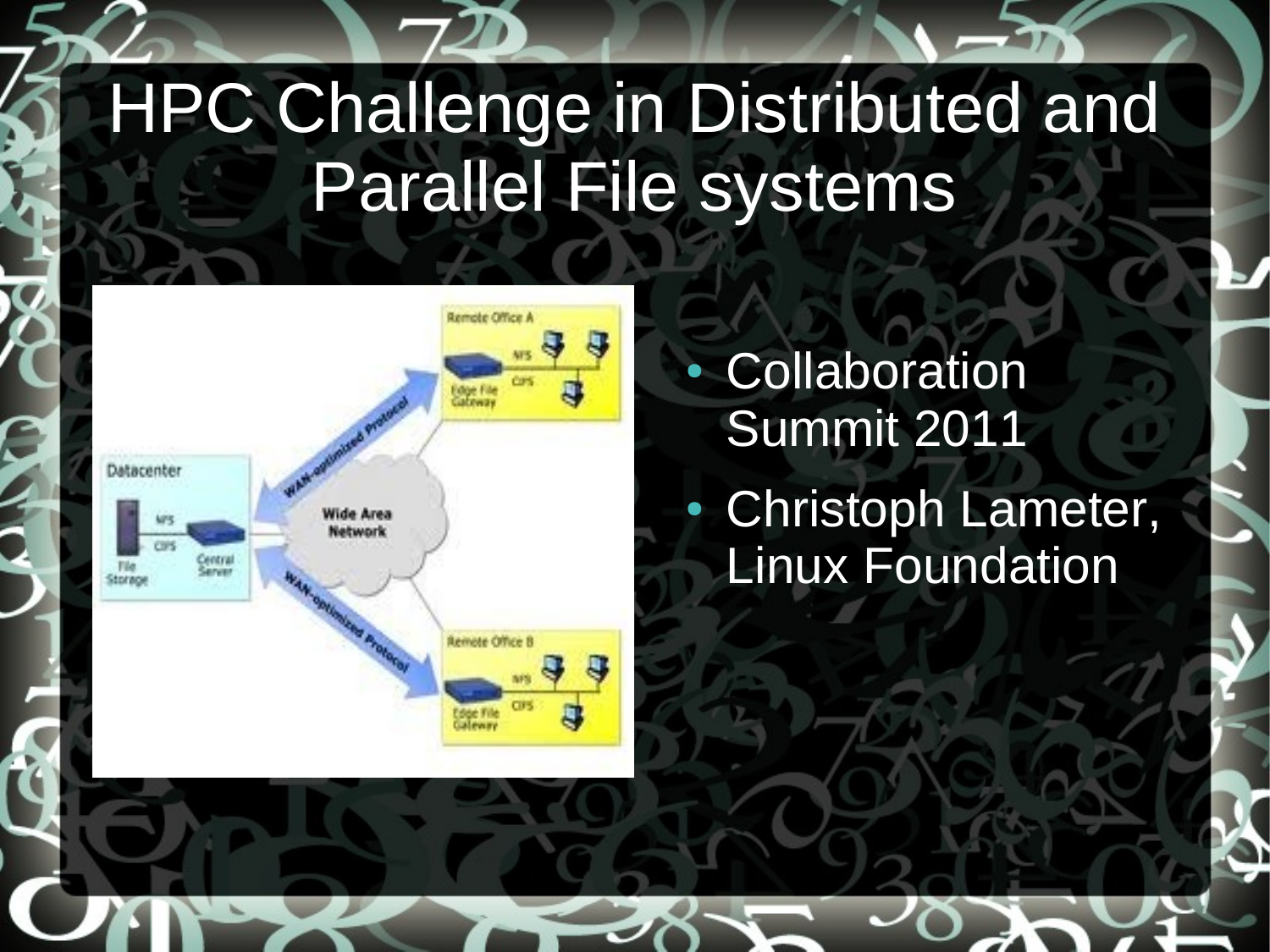## The Distributed Scaling Problem

Data has to be available everywhere

Large volume of data has to be accessed very fast

• Failure of any component should not lead to loss of data

**Distributed files** problem • Throughput problem • Resiliency 24hr availability I want my data always anywhere with high speed and no data loss.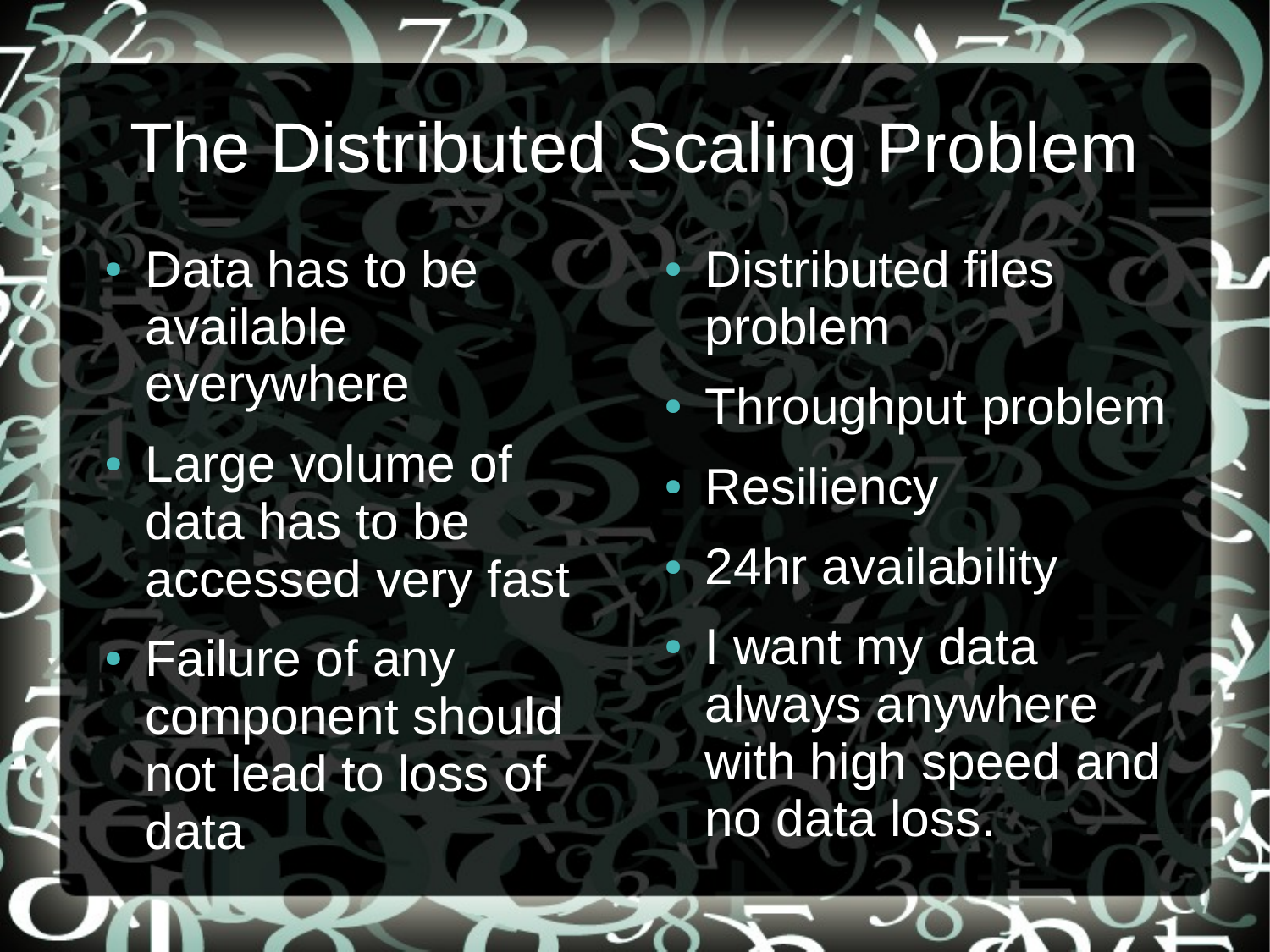## A whining session

Users feel these requirements are reasonable and it should be simple to create something that does this.

Reality is that none of that works and striving for these goals is a constant headache for IT departments.

• Heard this from multiple places No real projects to address all of these issues

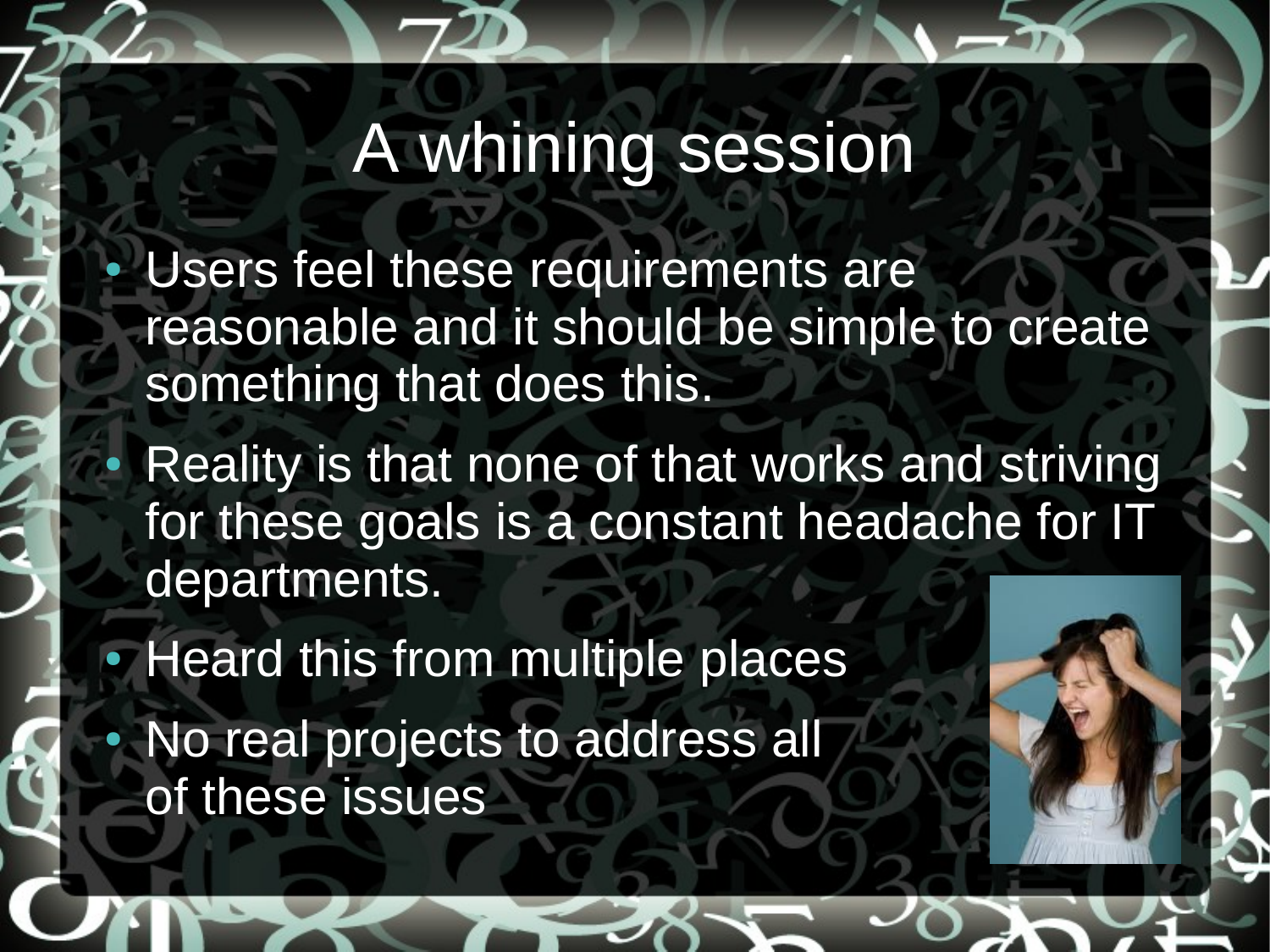### RAID handling or redundancy

**Differs between systems** 

- RAID on volumes
	- RAID over nodes
- RAID on a per file basis
- **Hardware and Software Raid**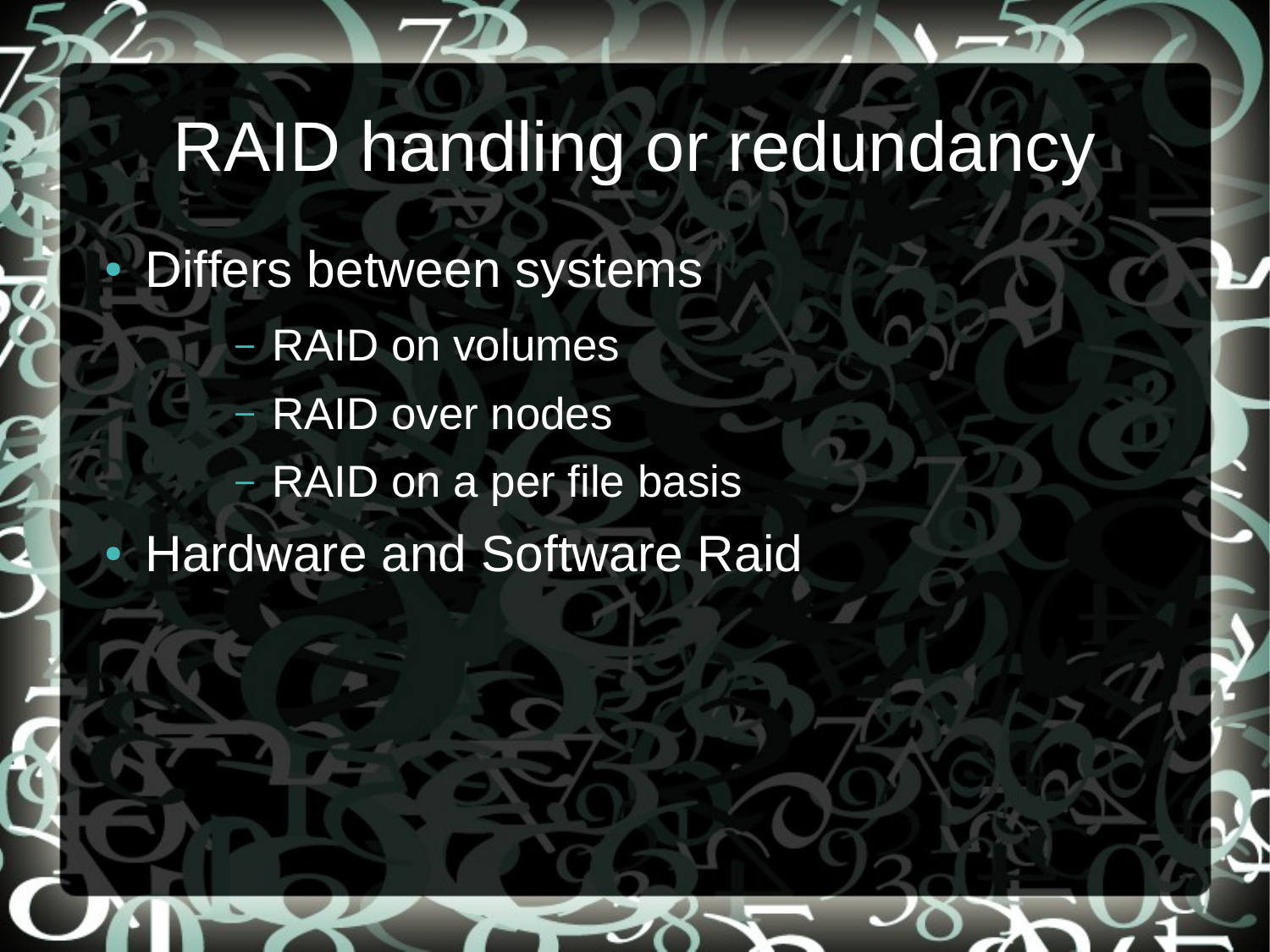Hotspot avoidance 1000s of machine accessing a single file. Some FS can do replication for this (Ceph f.e. In some environments this is handled at the block layer (HPs 3PAR) Caching the object for that purpose But it could be a pretty large file that is read by all. Hotspots across a WAN are a particular issue.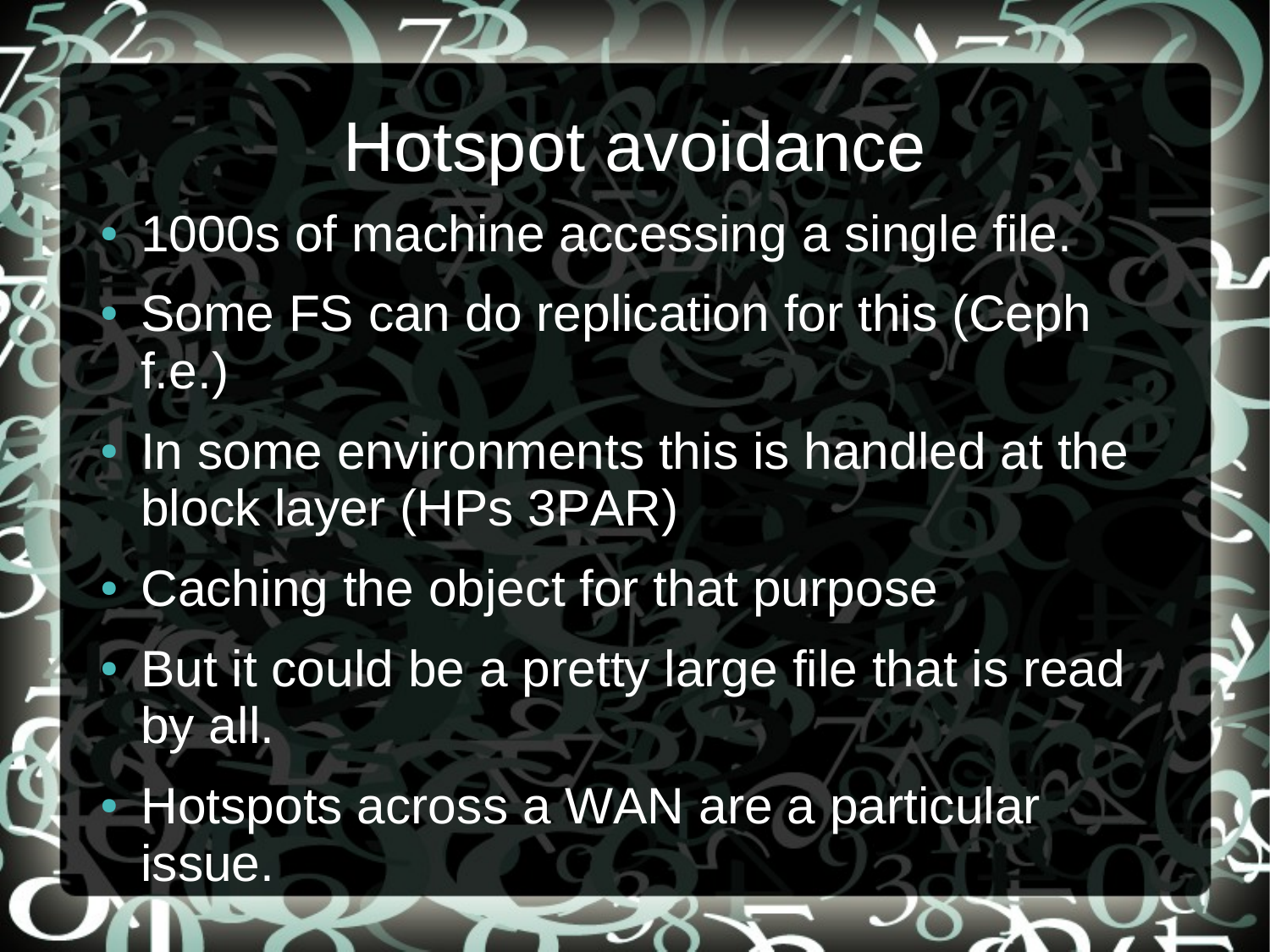## **Throughput**

So far been able to bring everything vendors threw at us to its knees 10GB-100GB/sec mininum. Special high speed interconnect Difficulty to get hardware vendors to believe us. **FS problems** 

Instability issues with OS, drivers and hardware.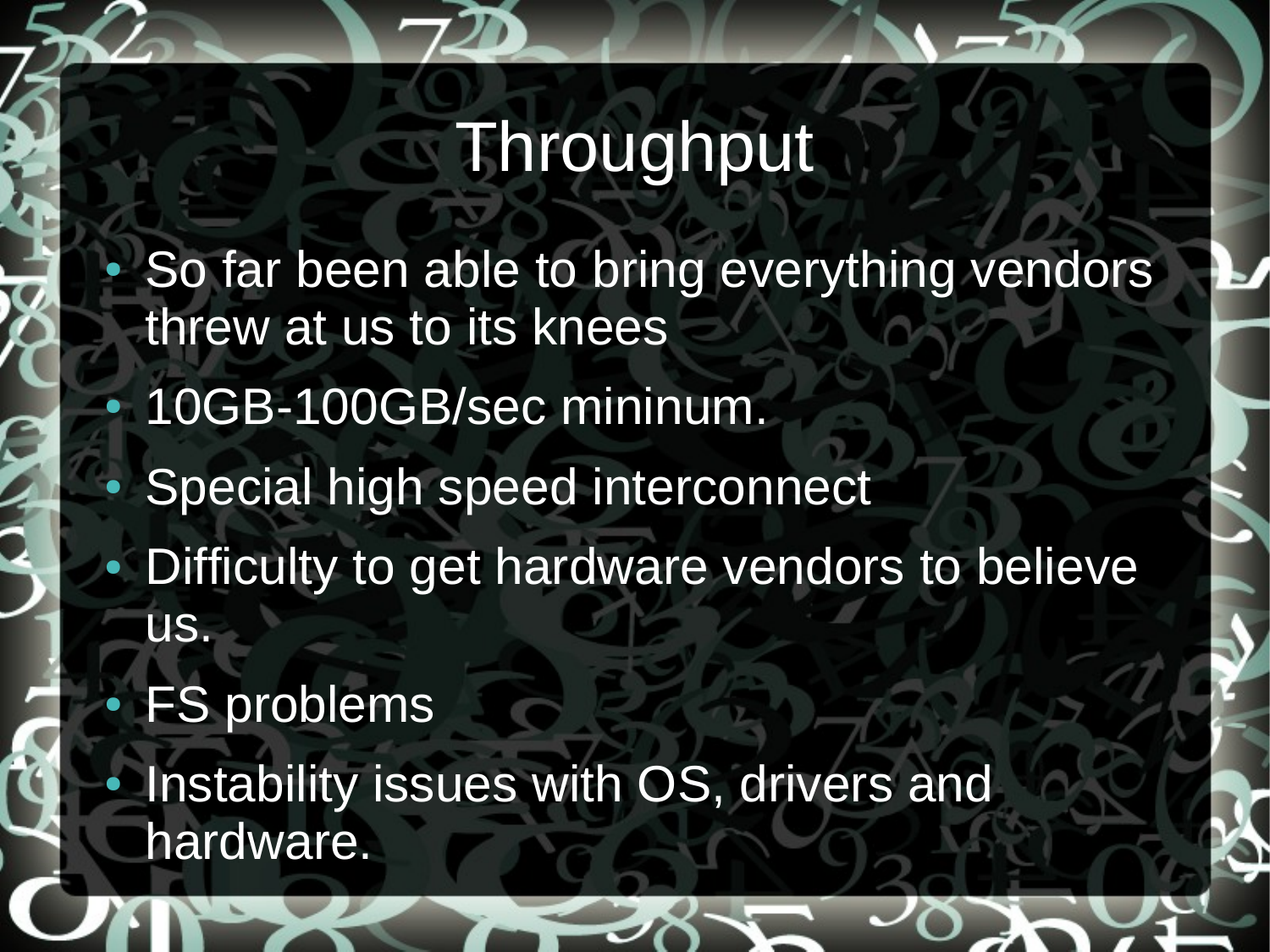## The ideal world

- File will automatically be migrated globally to wherever a file is going to be used
- Multiple redundant file servers that can fail without impacting reachable.
- Global Filesystem: One path reaches the file that I want from everywhere I could be.
- **Binaries and script can run everywhere** without change.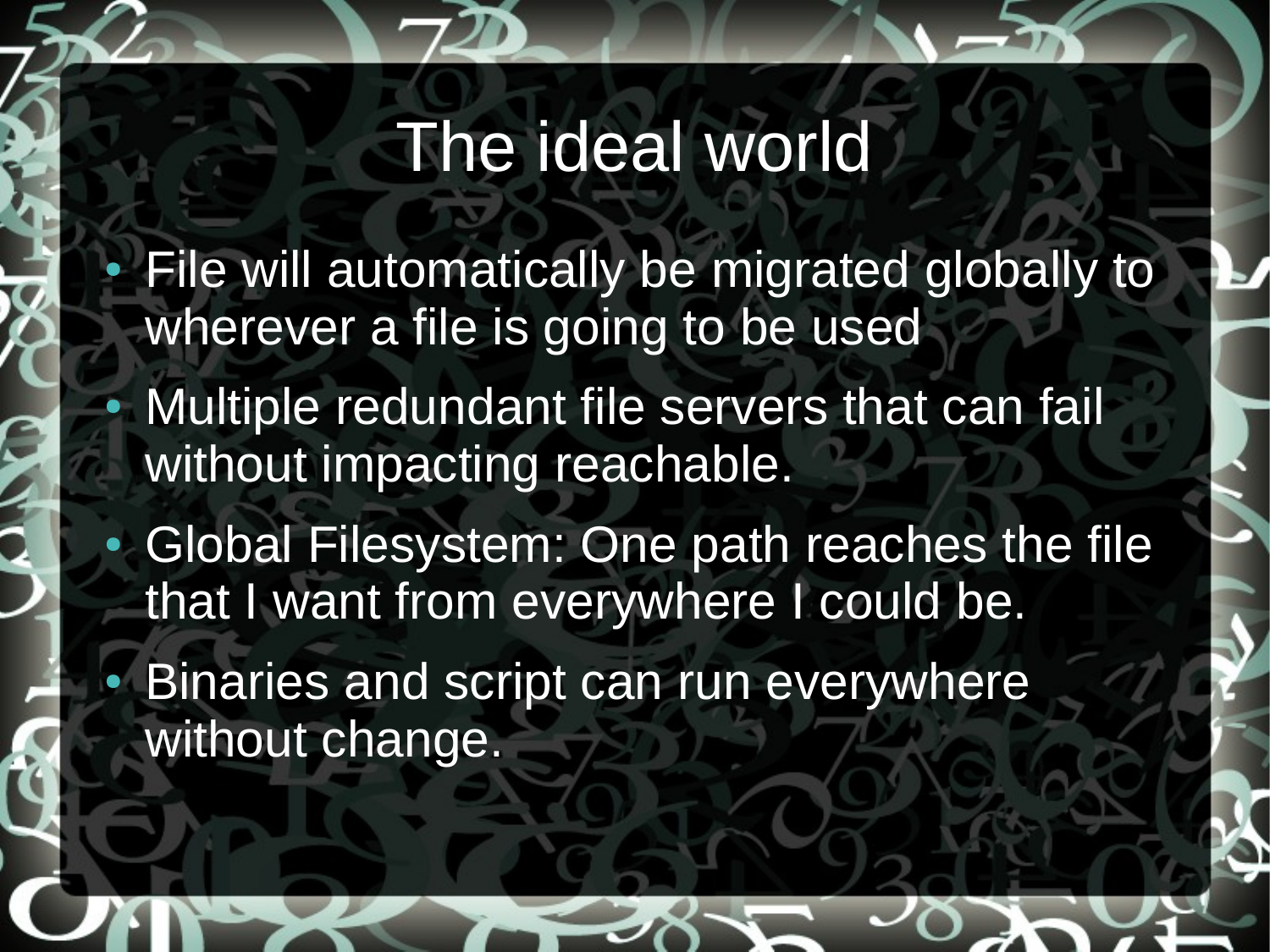## Islands of Solutions

Local multi node file systems

- Lustre/Gluster
- Ceph
- GPFS/IRIX/CXFS
- **Global Filesystems** 
	- AFS/CodaFS
	- **ExtreemFS**
	- **OpenEFS**
	- Dcache/GFS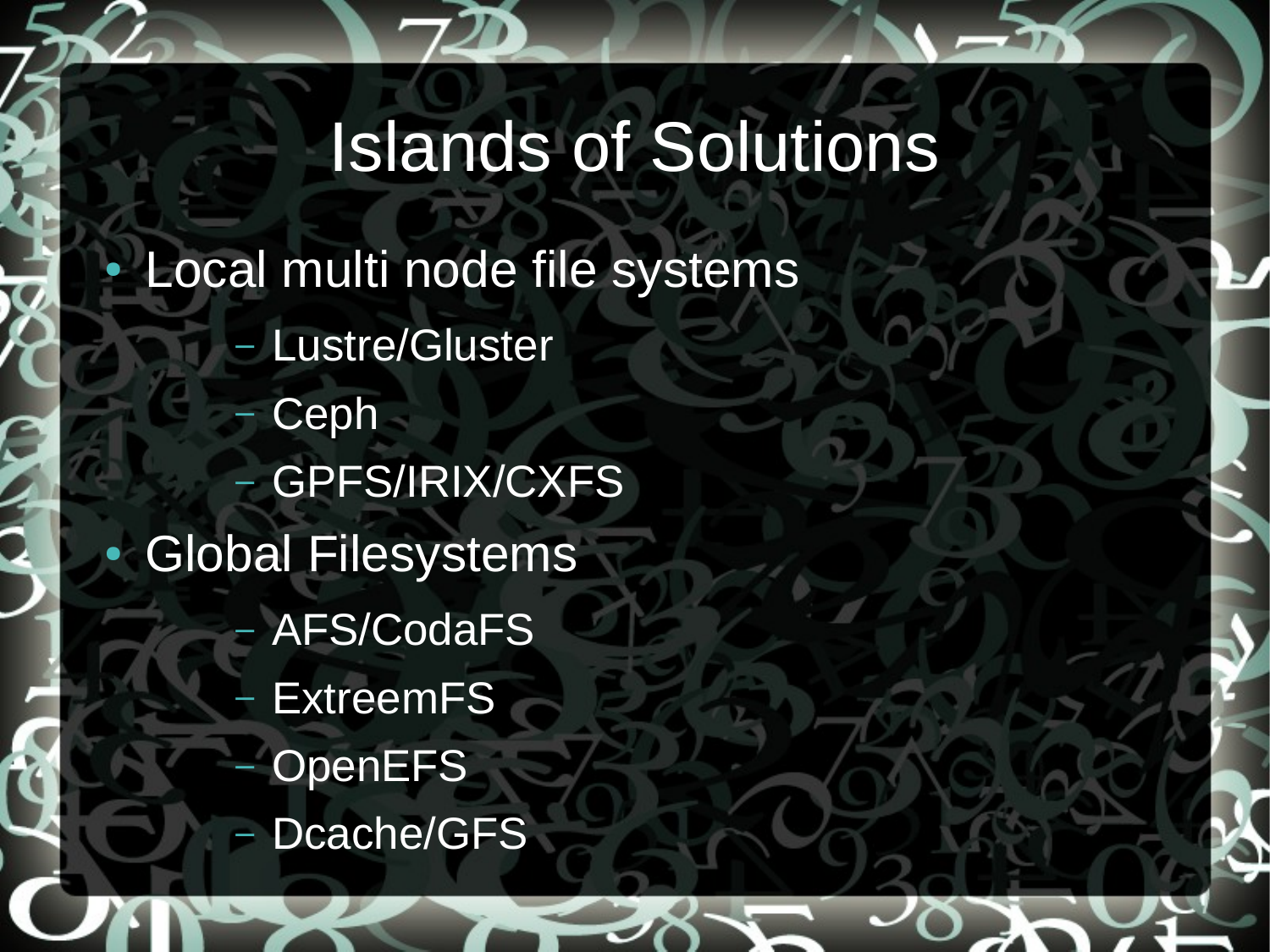## GFS - GoogleFS

Single master metadata server Chunk servers as storage nodes Append only write semantics Not POSIX compliant Customized to Googles need. Seems to be designed with some WAN access in mind

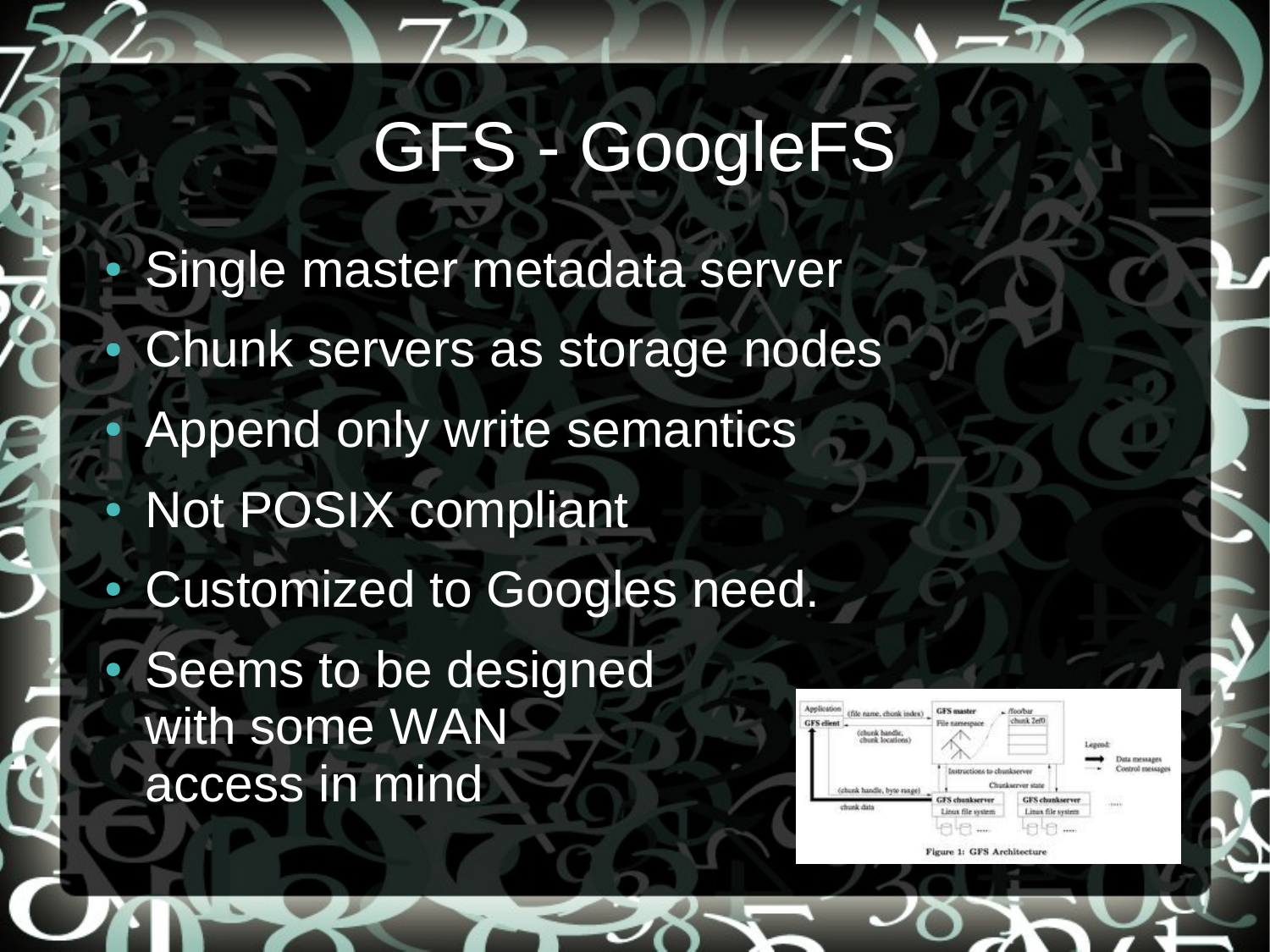#### **XtreemFS**

**Distributed filesystem But Grid focus Client caches only metadata Early development** Major features like read-write files with POSIX compliance, snapshots etc may take a long time.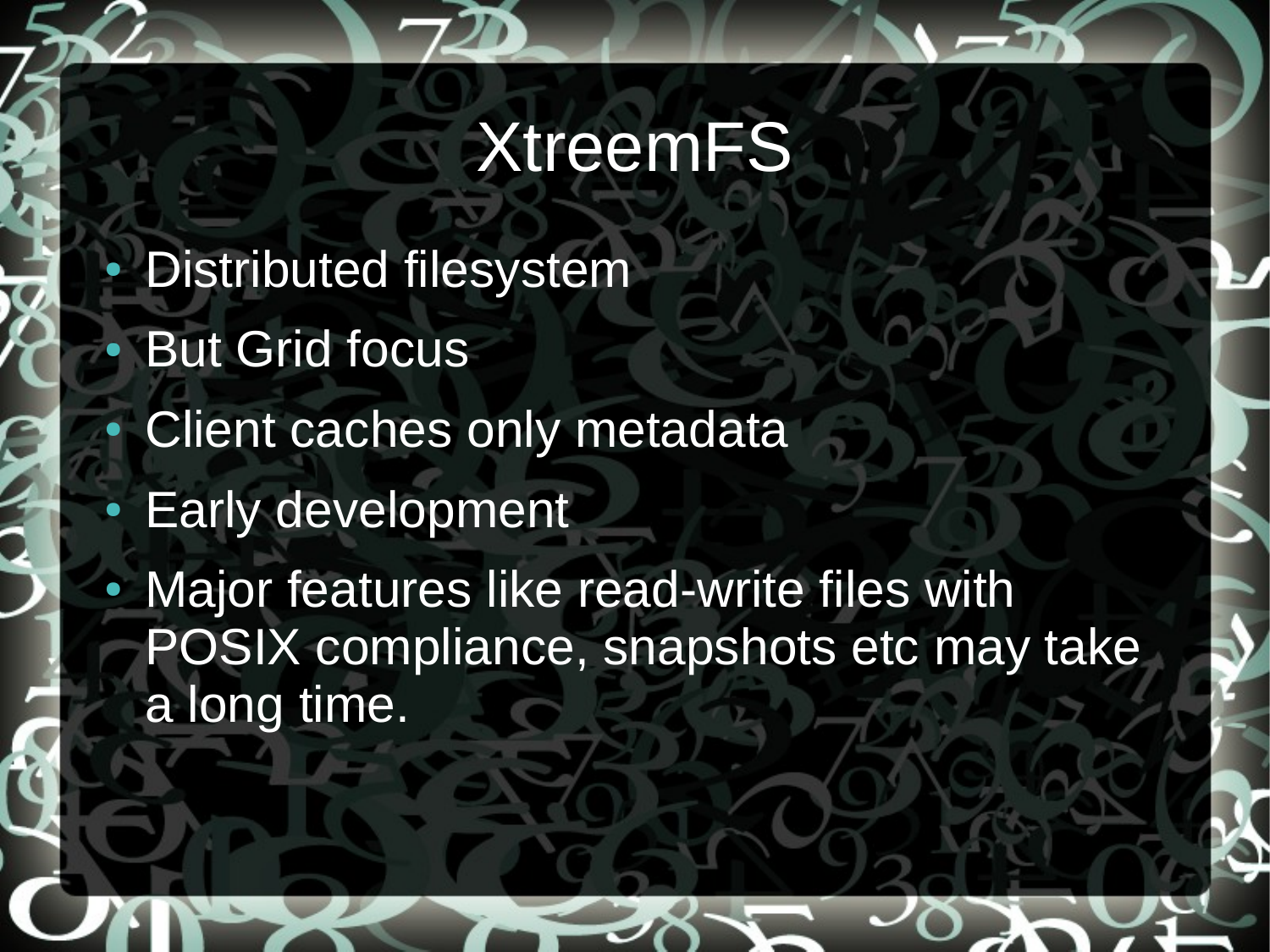### dCache – Lab

• Http://www.dcache.org/manuals/dcache-whitepap

Written for huge data streams POSIX compliant

**Tertiary Storage support Replication via WAN** 

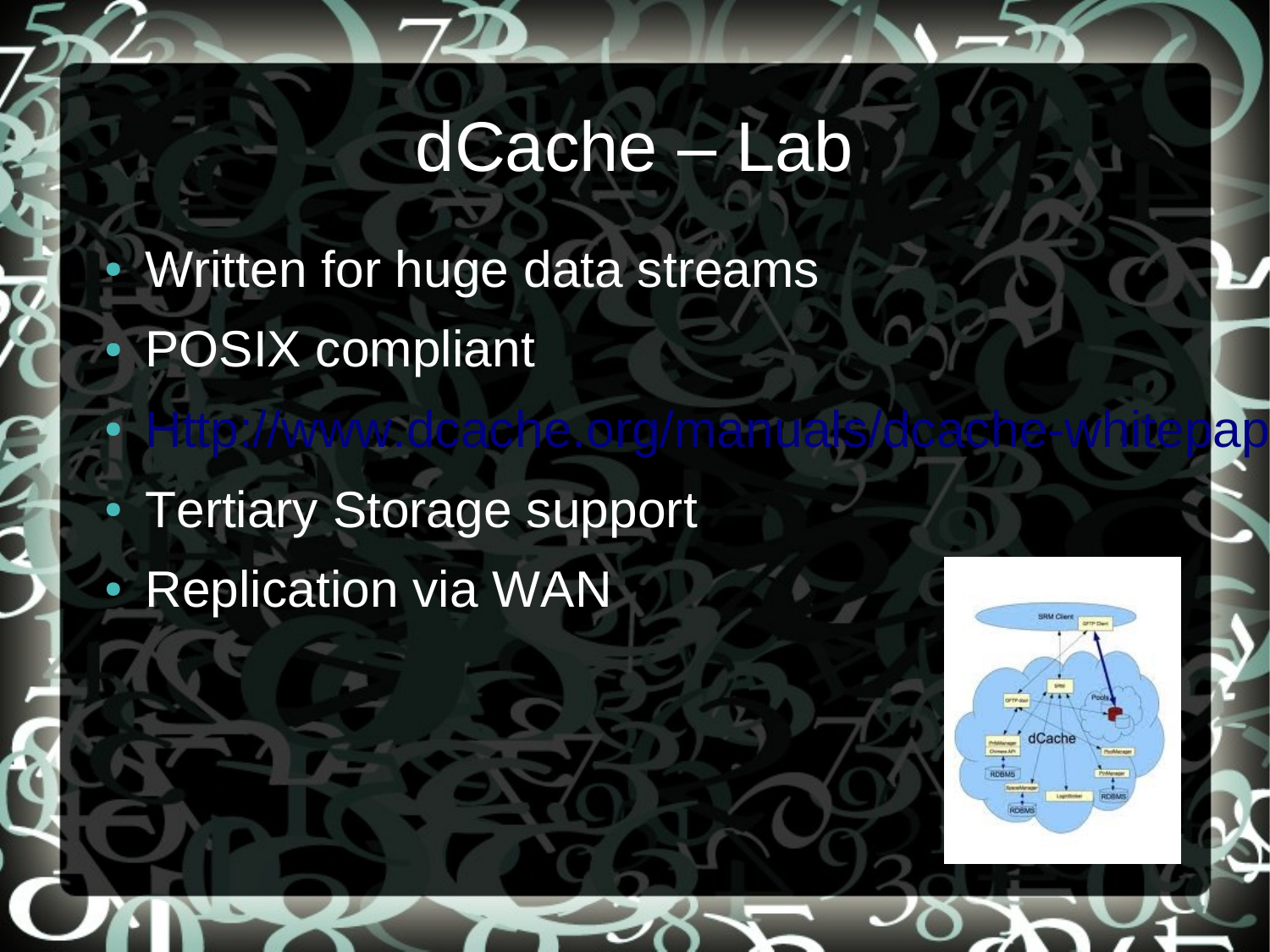## **OpenEFS**

**Focus on versioning** 

Perl based scripts to maintain archives across a WAN

Common namespace

Conflict with packaging system

Solution for application build consistency.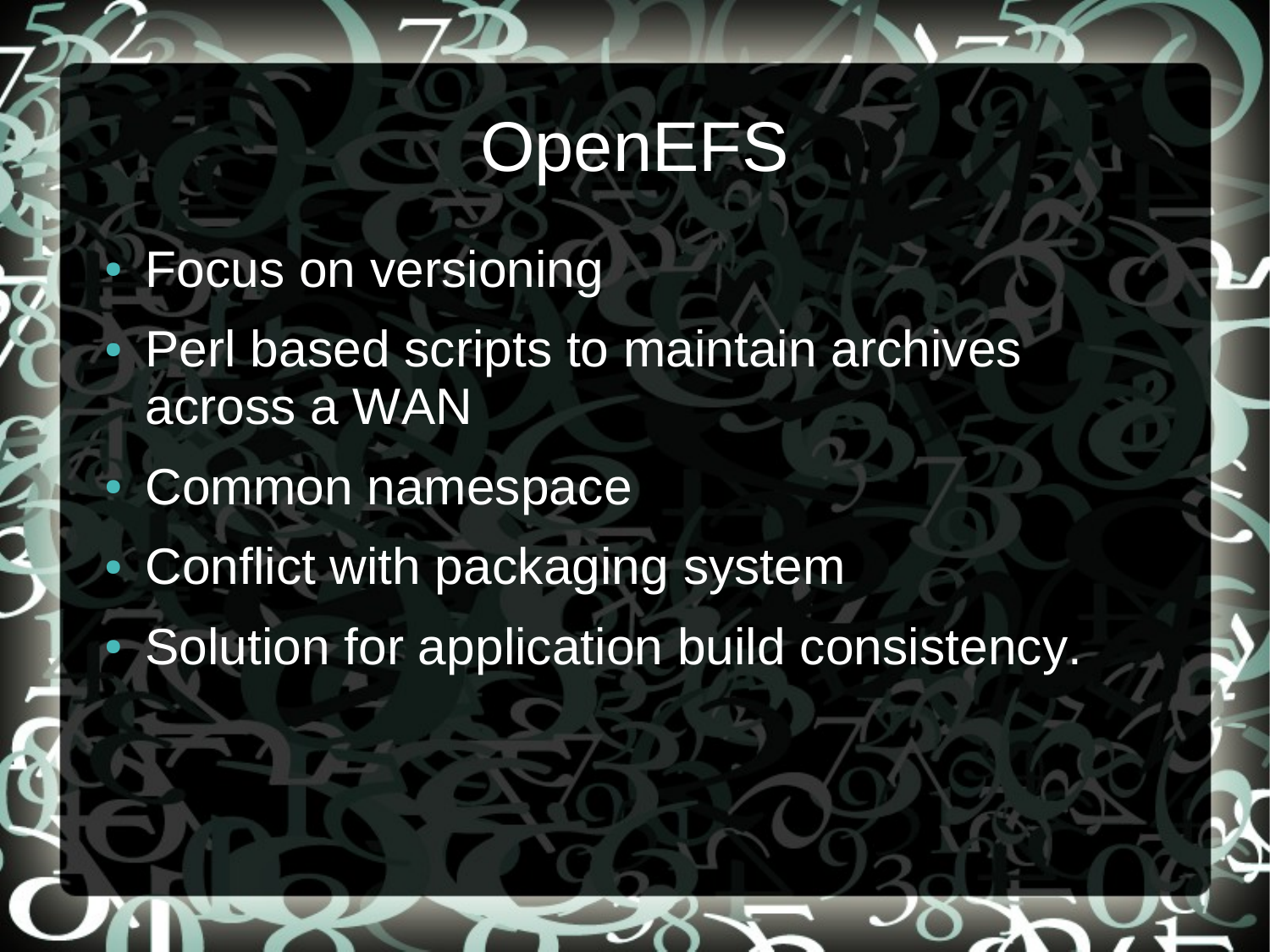#### Lustre

Good for performance (fastest...) Less so for reliability No operation across a WAN Complicated kernel patching (out of tree) especially if used with Infiniband support

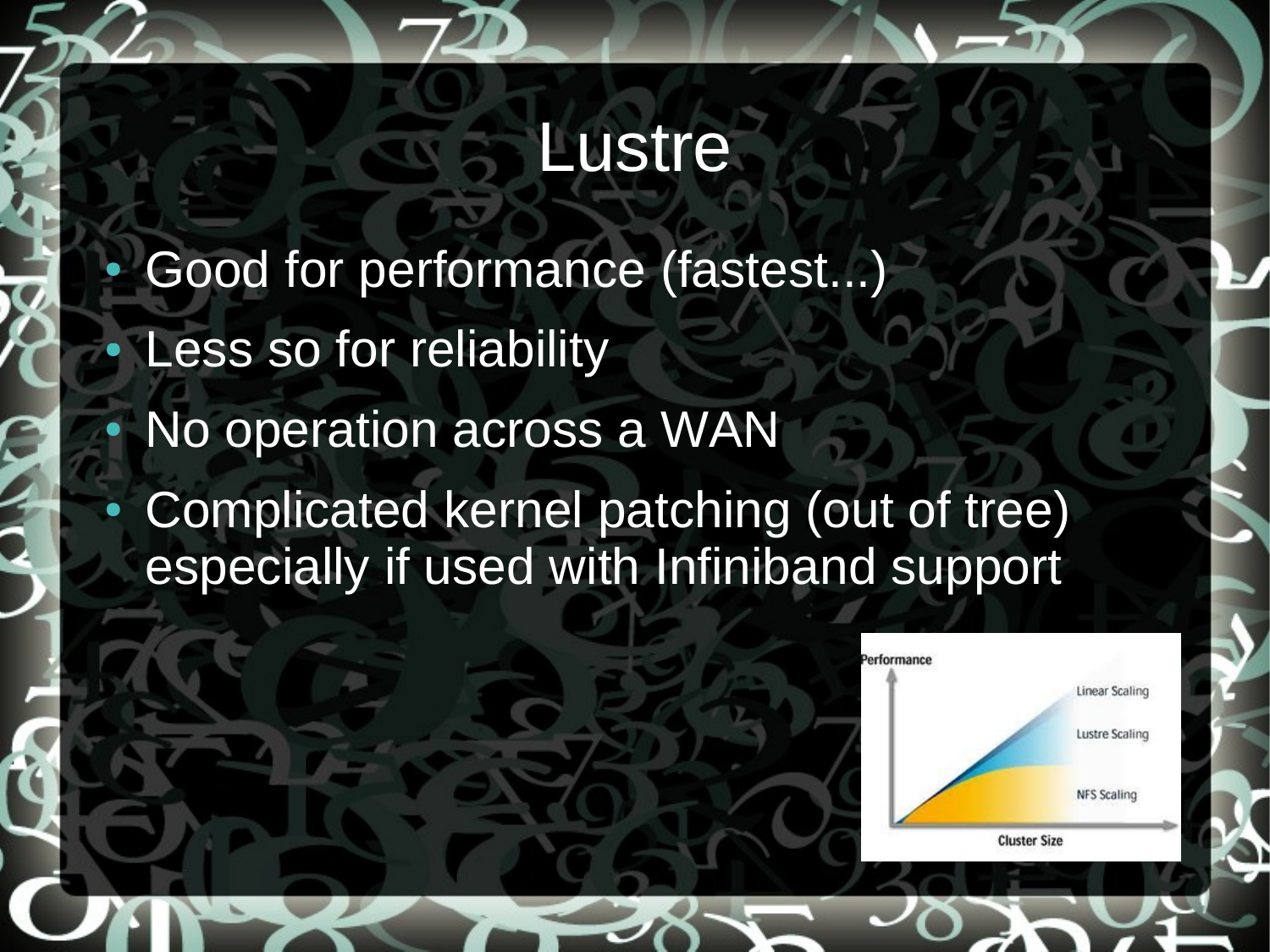## Ceph



#### **Resiliency**

Manages redundancy and distribution over multiple nodes itself. Migrates files to where they are used. Authors do not want to deal with WAN issues Depends on btrfs and btrs is not yet production ready. Good product at some future date.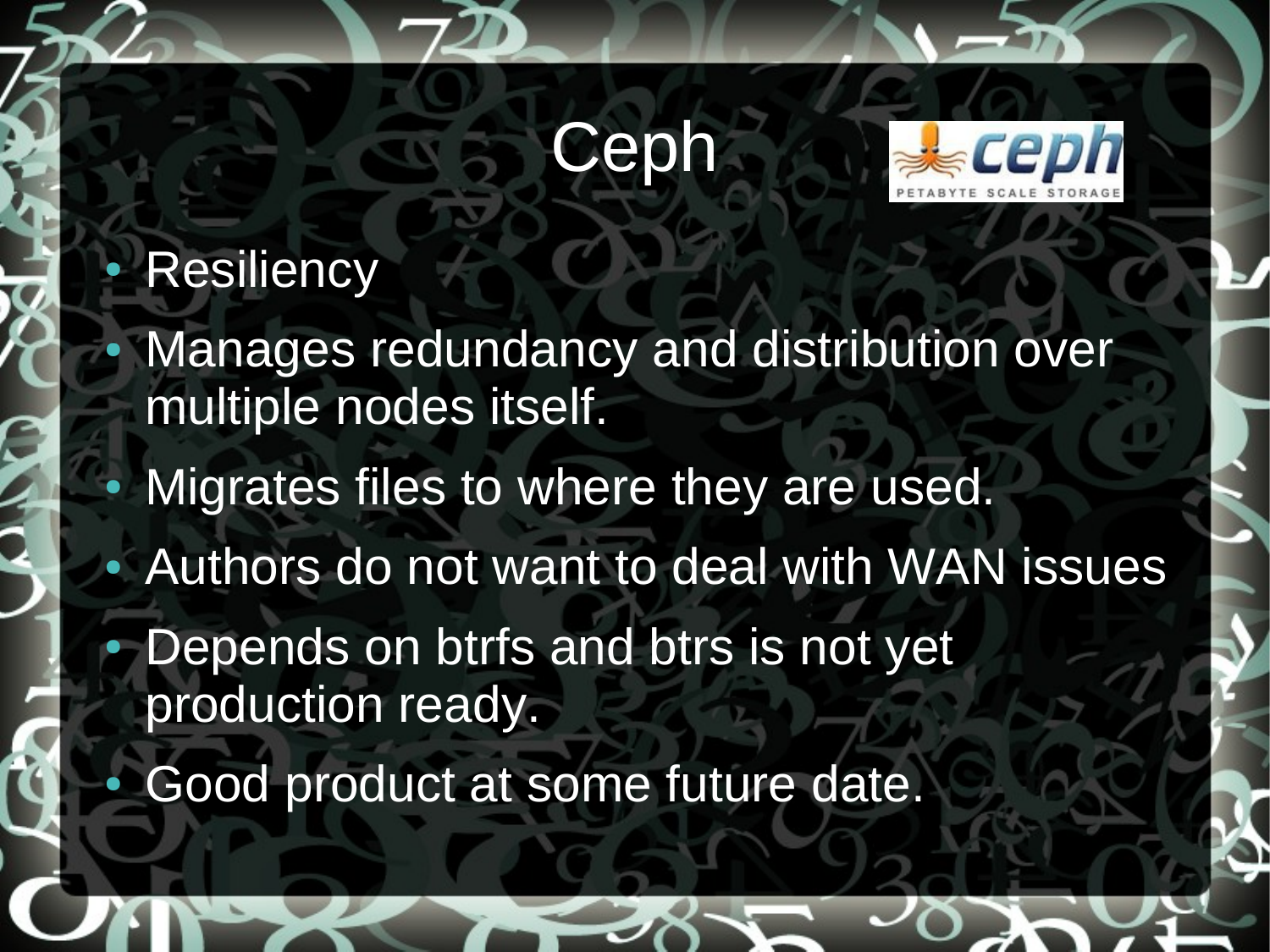### **Gluster**

Ingenious solution that works based on filename translators.

No WAN support

Very fast in recent versions

**Easiest to deploy since there is less** dependency on low level filesystems.

Aims to be a small layer at the top.

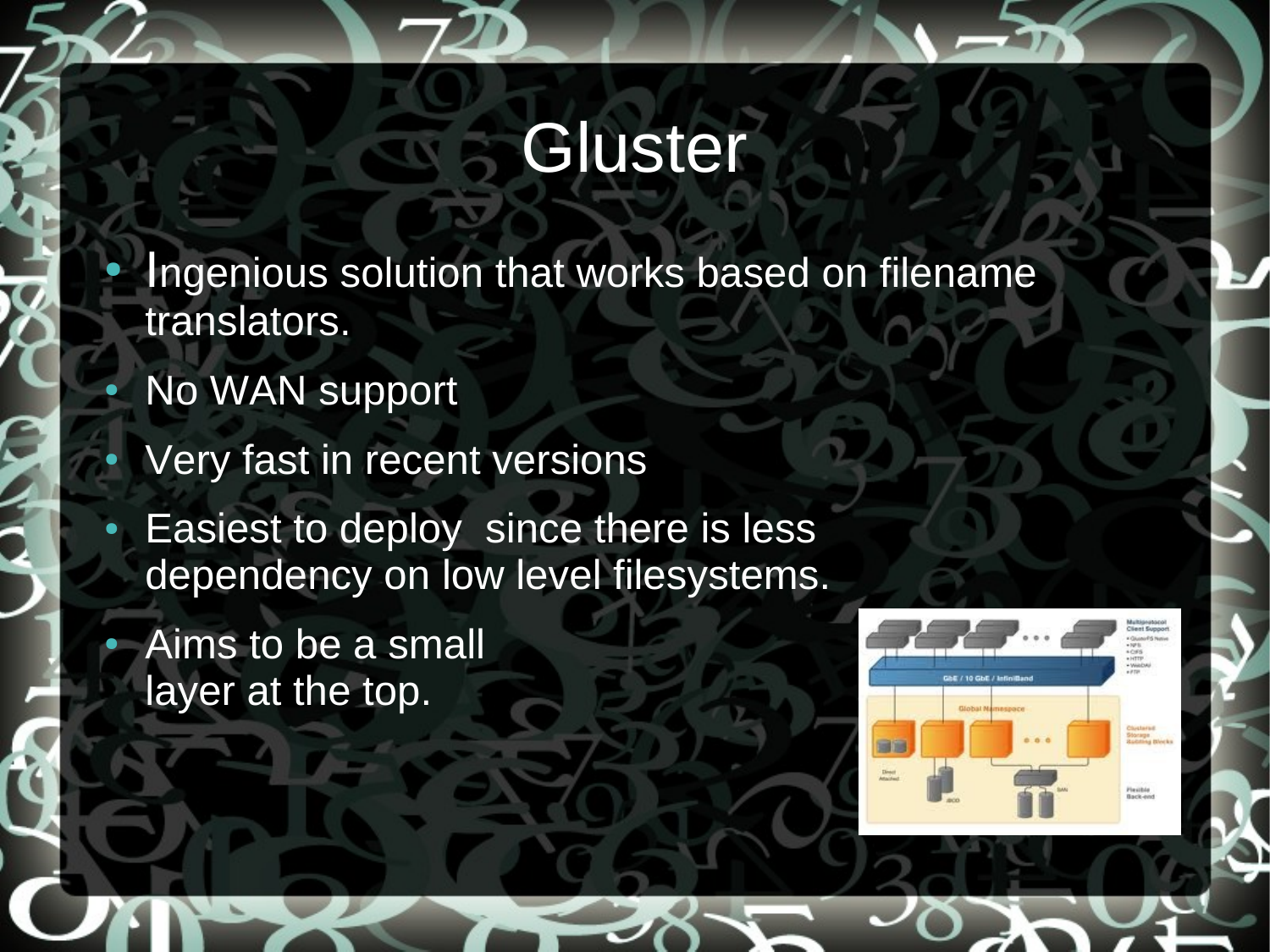## AFS



Very established distributed filesystem solution from the 80s. Easy replication of read-only data Only a single writeable copy. **Trouble with updating files** Suitable for large scale lafs deployments - /stanford.edu Not a "parallel" filesystem.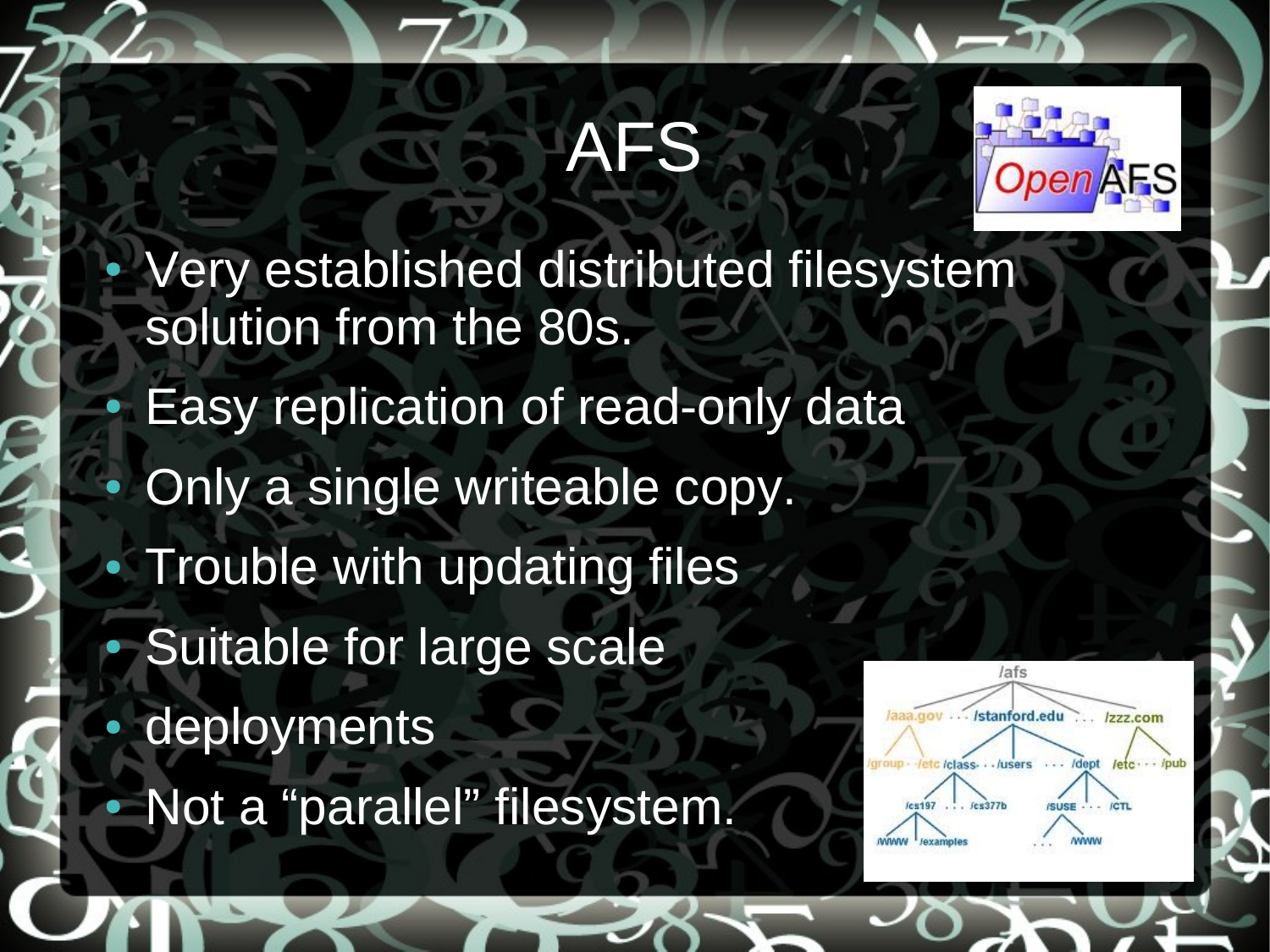## **CodaFS**

- Solves the write issues of AFS. **Disconnected operations** File is moved to client that accesses it. Resiliency?
- Not a parallel filesystem

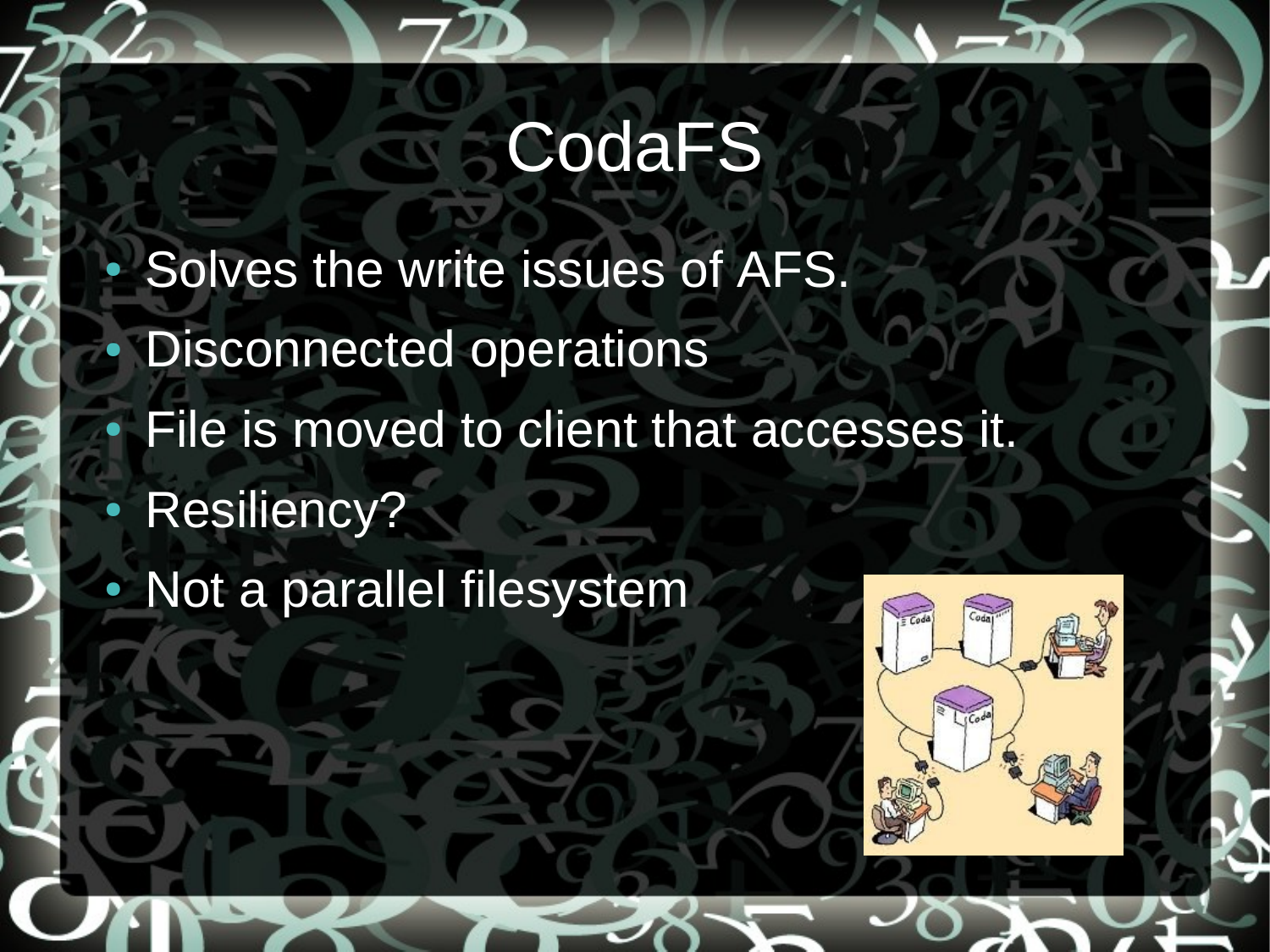## Proprietary Solutions

- Need to load large binary blobs into the kernel Licensing fees per node Trouble with building your own kernel
- In practice this leads to deployment only for special systems.
- Reexport via NFS, CIFS is common
- None of them does really support distributing files across WAN.
- Proprietary solutions are present because there is no compelling open source solution.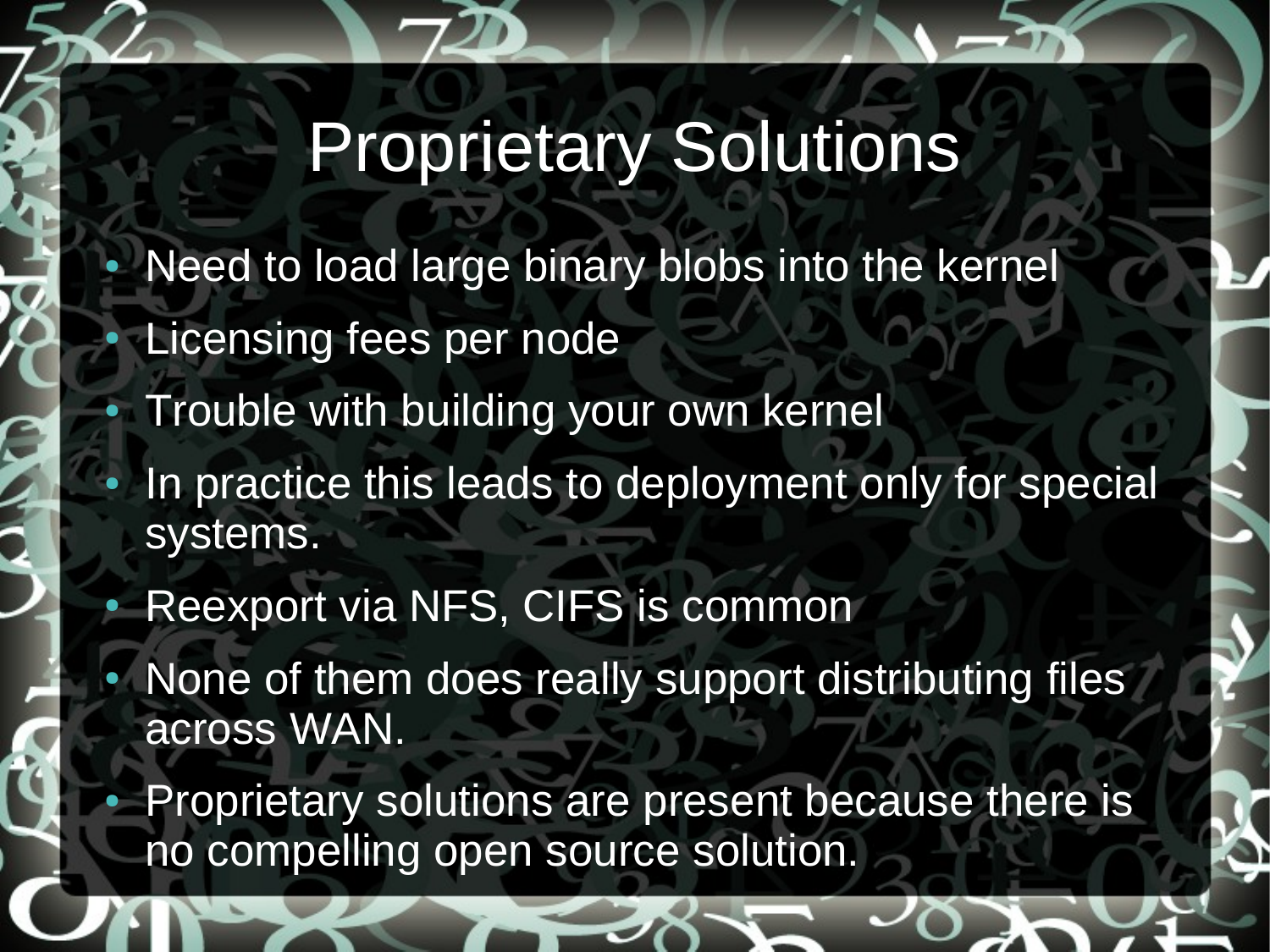## GPFS (IBM)

#### **LAN only**

- Useful for general use: Enterprise class reliability but still good performance. POSIX semantics.
- Versatile configuration
- Preconfigured systems and services ("Scaleout File Services")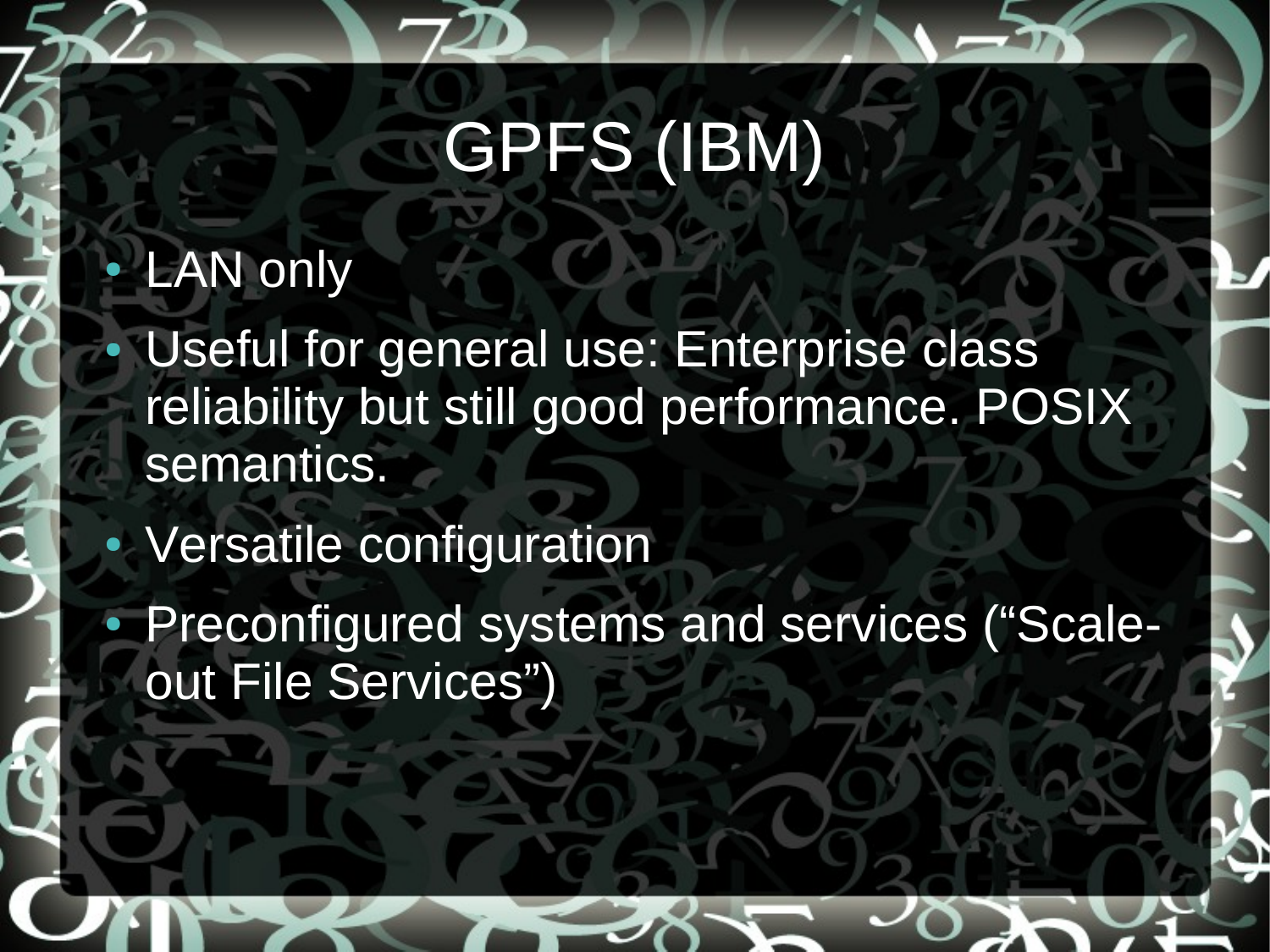# IBRIX (HP)

#### Filesystem

Lately becomes bricked (appliance) in form of the X9000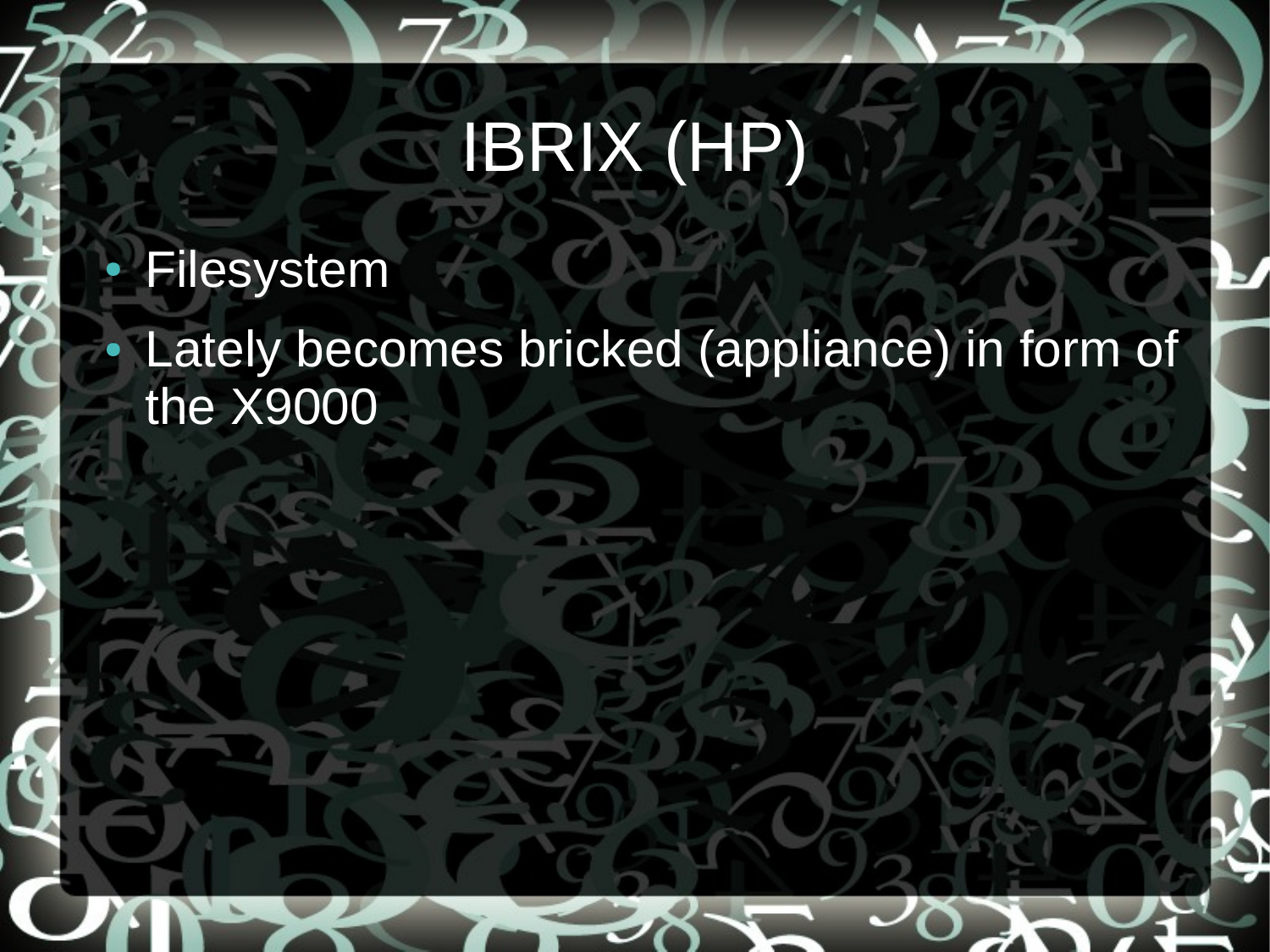## 3PAR (HP)

Superior hotspot avoidance Compressions (avoid duplication of blocks that have the same content) **Self maintaining** Its more of a block device though.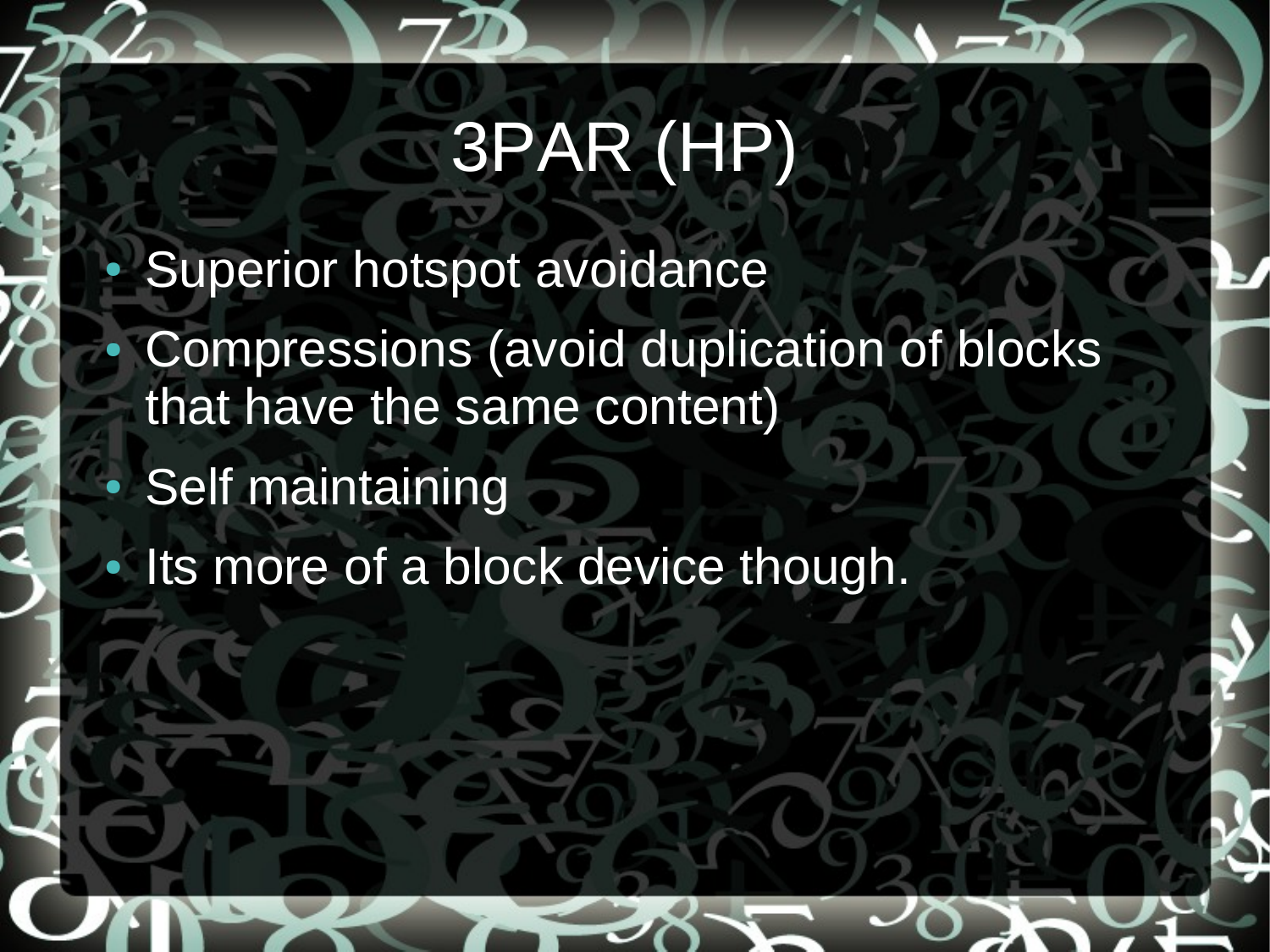# CXFS (SGI)

#### **HPC** orientation

●

Focus on high performance over against enterprise class reliability